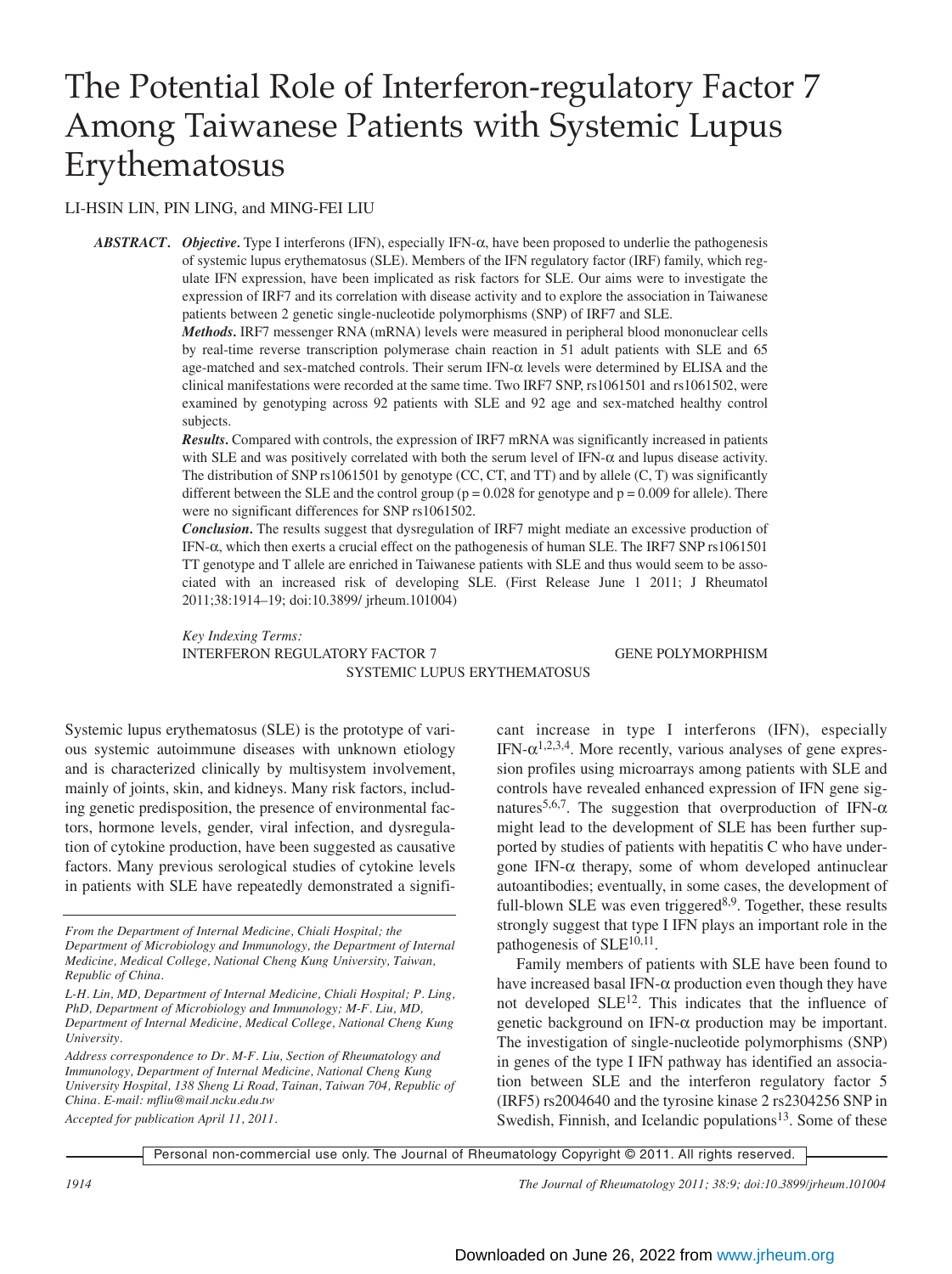alleles have been functionally analyzed and shown to increase the production of IRF514,15,16; this would presumably promote IFN-α production. An association between IRF5 rs2004640 SNP and SLE has also been found for Korean populations17. Additionally, another report has shown that a common IRF5 haplotype is associated with increased serum IFN- $\alpha$  activity in patients with SLE, and this effect is most prominent in patients showing the presence of anti-RNA binding protein or anti-dsDNA antibodies<sup>18</sup>. All this evidence suggests that IRF5 plays a central role in the pathogenesis of SLE. In addition, an IRF3 allele that reduces IRF3 expression has been shown to be protective against SLE development<sup>19</sup>. To our knowledge, the association between IRF7 expression, its SNP, and SLE has not been investigated. Therefore, we conducted the study to investigate the potential role of IRF7 in the pathogenesis of SLE.

#### **MATERIALS AND METHODS**

*Patients.* All patients with SLE enrolled in our study were identified at the National Cheng Kung University Hospital, a medical center located in southern Taiwan. All patients had the research explained to them in detail and fully informed consent was obtained from each patient before blood was drawn. Fifty-one patients, all of whom had fulfilled at least 4 of the criteria of the American College of Rheumatology classification for SLE, were enrolled for the IRF7 mRNA and serum IFN- $\alpha$  study. The mean age of the patients was  $36.65 \pm 13.52$  years with a female to male ratio of 9:1. Patients with a current or recent infection, chronic viral hepatitis, or malignancy were excluded. Sixty-five age-matched and sex-matched healthy hospital employees were used as the control group. At the time of blood drawing for IFN- $\alpha$  and IRF7 determination, the clinical manifestations and disease activity in each patient were assessed according to the Safety of Estrogens in Lupus Erythematosus: National Assessment — Systemic Lupus Erythematosus Disease Activity Index (SELENA-SLEDAI) instrument, which produces a score ranging from 0 to 105; in addition, flare composite scores were also obtained<sup>20</sup>. Twenty-one (41.2%) patients had lupus nephritis based on either proteinuria > 0.5 g/day or the presence of urinary cellular casts. The presence of an infection, renal stones, or other causes of these symptoms were excluded among patients diagnosed with lupus nephritis. Anti-dsDNA antibodies were detected by the standard *Crithidia luciliae* indirect immunofluorescence assay. Twenty-eight patients (54.9%) were found to be positive for anti-dsDNA antibodies. Thirty-four patients (66.6%) had low serum C3. Peripheral blood mononuclear cells (PBMC) and serum were prepared from the heparinized peripheral blood by Ficoll-hypaque separation (Histopaque-1077; Sigma, St. Louis, MO, USA).

For SNP study, a total of 184 subjects were enrolled, including 92 in the SLE group and 92 in the control group. There were only 4 men in the SLE group; they were matched by 4 in the control group. The median age was 38.0 years (Q1, Q3: 30.3, 46.0 yrs) in the control group and 36.0 years (26.0, 45.0 yrs) in the SLE group.

*Serum IFN-*<sup>α</sup> *level.* We measured the IFN-α level in the serum samples with the Human IFN Alpha Serum Sample ELISA Kit (PBL Medical Laboratories, Piscataway, NJ, USA) following the manufacturer's protocol. The detection range of IFN-α by the kit was 0.1–100 pg/ml. Samples and controls (human IFN-α standard from the kit) were serially diluted in an anti-IFN-α antibody-coated microtiter plate, reacted with anti-IFN-α antibody, reacted with horseradish peroxidase-conjugated secondary antibody, developed with tetra methyl-benzidine, and read on a microtiter plate reader at 450 nm. To calculate the concentration of IFN- $\alpha$ , the serum sample data were compared to a standard curve generated from the controls.

*IRF7 mRNA expression by real-time polymerase chain reaction (RT-PCR).* Aliquots of the blood samples were treated with Blood RNA Stabilization Reagent (Qiagen, Chatsworth, CA, USA) to stabilize the total RNA, and then centrifuged to pellet nucleic acids. The pellet was washed, resuspended, incubated in buffered proteinase K (Qiagen, Cat. No. 19133) to digest any proteins present, and then centrifuged through a Shredder spin column (Qiagen, Cat. No. 79654) to homogenize the cell lysate while removing residual cell debris. The supernatant was mixed with chloroform in a new microfuge tube and centrifuged. The RNA sample was then mixed with ethanol and centrifuged through an RNeasy Mini spin column (Qiagen, Cat. No. 74106), which was then washed multiple times, treated with DNase I (Qiagen, Cat. No. 79254) to digest any DNA present, and finally eluted into nuclease-free water.

*Reverse transcription.* To prepare a complementary DNA (cDNA) pool from each RNA sample, total RNA (5 µg) was reverse-transcribed using Moloney Murine Leukemia Virus reverse transcriptase (Promega, Madison, WI, USA) and the resulting samples were diluted 40 times with DNase-free water. Each cDNA pool was stored at  $-20^{\circ}$ C until RT-PCR analysis. Specific oligonucleotide primer pairs were selected from the Roche Universal Probe Library for the RT-PCR assays. The specificity of each primer pair was validated by performing an RT-PCR reaction using a common reference RNA (Stratagene, La Jolla, CA, USA) as a template, and the size of the PCR product was checked using a DNA 1000 chip (Agilent, Santa Clara, CA, USA) run on a Bioanalyzer 2100 (Agilent). Primer pairs generating the predicted product size and no other side-product were chosen to conduct the following RT-PCR reaction. RT-PCR reactions were performed on the Roche LightCycler Instrument 1.5 using the LightCycler FastStart DNA MasterPLUS SYBR Green I kit (Roche Cat. 03 515 885 001, Castle Hill, Australia). Briefly, 10 µl reactions were used that contained 2 µl Master Mix, 2 µl of 0.75 µM forward primer and reversed primer, and 6 µl cDNA sample. Each sample was run in triplicate. The RT-PCR program consisted of 95˚C for 10 min followed by 40 cycles of 95˚C for 10 s, 60˚C for 15 s, and 72˚C for 10 s. At the end of the program a melt curve analysis was done. At the end of each RT-PCR run, the data were automatically analyzed by the system and an amplification plot was generated for each cDNA sample. The LightCycler 3 Data analysis software automatically calculated the Cp value for each reaction. The fold expression or repression of the target gene relative to the internal control gene, peptidylprolyl isomerase H in each sample, was then calculated using the formula:

> 2-∆∆Cp where ∆Cp = Cp target gene – Cp internal control and  $\Delta \Delta C$ p =  $\Delta C$ p test sample –  $\Delta C$ p control sample

*IRF7 polymorphism genotyping.* We investigated 2 IRF7 polymorphism sites, NCBI Reference Sequences NM\_004031.2 [IRF7 mRNA 776 G>G/A(R); rs1061501] and NCBI Reference Sequences NM\_004031.2 [IRF7 mRNA 984 A.A./G(R); rs1061502]. The rs1061501 polymorphism is a synonymous change, while the rs1061502 polymorphism results in a missense mutation. ABI Taqman assays (VIC-C allele; FAM-T allele) were performed for the SNP study, the reverse sequence for the rs1061501 polymorphism is GGT CGG CCG GGT CCC CCG AGT TATC [C/T] CGC AGCA TCA CGA AGC GAC GGG TGC, and ACT GCC TGG AGC AGG AGG TCC CCCT [C/T] GT CAC CAG CTG GGG CAG GGA GGG GG for the rs1061502 polymorphism.

*ABI TaqMan SNP genotyping assay.* TaqMan SNP Genotyping Assays (Applied Biosystems Inc., Foster City, CA, USA) were used to determine genotypes using archived genomic DNA isolated from PBMC. Assays-on-Demand primers and probes were obtained from Applied Biosystems. The TaqMan assays were performed following the manufacturer's instructions on an MX3000P instrument (Stratagene). The PCR was carried out in a total reaction volume of 25  $\mu$ l, which contained 12.5  $\mu$ l of 2× TaqMan Universal PCR Master Mix, 1.25 µl of 20× TaqMan SNP Genotyping Assay Mix, 1 µl containing 1-20 ng DNA sample with ddH<sub>2</sub>O added to give a 25 µl final volume. The PCR program was as follows: initial denaturation at 95˚C for 10 min, followed by 45 cycles of denaturation at 92°C for 15 s, and annealing/extension 60°C for 1 min. At the end of each PCR run, the products were automatically analyzed by the system and an

Personal non-commercial use only. The Journal of Rheumatology Copyright © 2011. All rights reserved.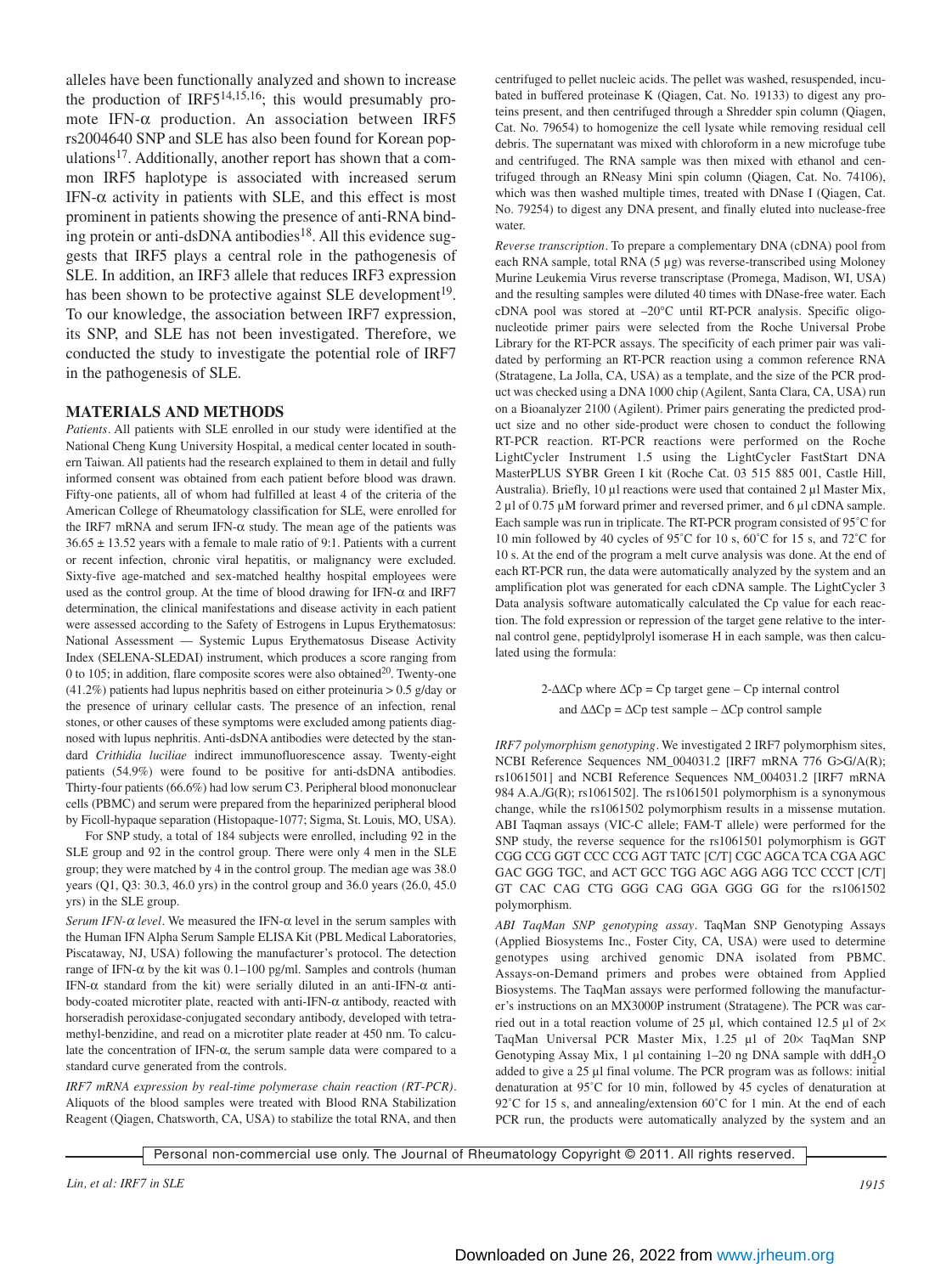amplification plot was generated for each DNA sample. Each genotyping plate contained positive and negative controls. About 10% of the samples were duplicated to assure the quality control of the genotyping.

*Statistical analysis.* Normally distributed continuous data were compared by independent 2-sample t-tests and categorical variables were compared by chi-squared tests. When the data were far from normality, Mann-Whitney U tests were applied. Continuous data were displayed as mean ± SD. Categorical data were represented by number (%), and nonparametric data were presented as medians (interquartile range). Statistical assessments were 2-sided and evaluated at the 0.05 level of significant difference. Statistical analyses were performed using SPSS 15.0 statistical software (SPSS, Chicago, IL, USA).

#### **RESULTS**

There was a wide range of serum IFN- $\alpha$  levels in patients with SLE, from 0.80 to 7.26 pg/ml with a mean of 1.84 pg/ml. Compared with healthy controls, the patients with SLE showed a significant elevation in serum IFN- $\alpha$  level (mean 1.84 vs 0.39 pg/ml;  $p < 0.001$ ). Since renal involvement is considered to be an important prognostic factor in SLE, a comparison of IFN-α level between patients with and without nephritis was performed. We failed to find a significant correlation between renal involvement and serum IFN- $\alpha$  level (p = 0.13). However, importantly, we did find that patients with SLE had a significantly higher expression of IRF7 mRNA than the healthy controls  $(3.69 \pm 0.94 \text{ vs } 1.96 \pm 0.80; \text{ p}$ 0.001). Among patients with SLE, the level of IRF7 mRNA was positively correlated with the serum IFN- $\alpha$  level (Figure 1). Meanwhile, the IRF7 mRNA level was shown to be significantly and positively correlated with SLE disease activity as assessed by the physician's global assessment and SELE-NA-SLEDAI score (Figure 2). The levels of IRF7 mRNA also paralleled various lupus serological activities markers, such as a positive correlation with serum anti-DNA titers and a negative correlation with C3 concentration (Figure 3).

In our study, 2 IRF7 SNP, rs1061501 and rs1061502, were evaluated for distribution among SLE and control subjects.



*Figure 1.* The expression levels of interferon (IFN) regulatory factor (IRF7) messenger RNA (mRNA) in peripheral blood mononuclear cells were significantly correlated with serum IFN- $\alpha$  levels in patients with systemic lupus erythematosus ( $p < 0.001$ ).



*Figure 2.* The expression levels of interferon regulatory factor (IRF7) messenger RNA (mRNA) in peripheral blood mononuclear cells were positively correlated with the Safety of Estrogens in Lupus Erythematosus: National Assessment - Systemic Lupus Erythematosus Disease Activity Index (SELE-NA-SLEDAI) instrument scores of patients with SLE ( $p = 0.01$ ).

Both SNP were found to be in Hardy-Weinberg equilibrium (p value from Hardy-Weinberg equilibrium test was 1.000 for both). The distributions of the SNP rs1061501 and rs1061502 between the SLE and control groups are shown in Table 1. The distribution of rs1061501 with respect to genotype (CC, CT, and TT) and allele (C vs T) differed significantly between the SLE and control groups ( $p = 0.028$  for genotype and  $p =$ 0.009 for allele). However, there were no significant differences for the SNP rs1061502 between the SLE and control groups. The distribution of the SNP rs1061501 and rs1061502 according to lupus nephritis status among the 92 SLE subjects was also compared and no significant differences between patients with and without nephritis ( $p = 0.805$  for rs1061501 and  $p = 1.000$  for  $rs1061502$ ) were found.

#### **DISCUSSION**

In concordance with previous reports for other ethnic groups of patients with SLE, our study showed a significant increase in serum IFN-α levels among Taiwanese patients with SLE, confirming again the relevance of IFN- $\alpha$  to human SLE. IFN-α is normally produced in response to viral or bacterial infections through activation of IRF family transcription fac- $\text{tors}^{21}$ , and is a crucial cytokine that is needed to defeat invading bacteria and viruses. The role of microorganism infection in the overactivation of the IFN system, as occurs in patients with SLE, remains to be clarified. In contrast to this possible role of microorganisms in SLE, another theory suggests that the stimulation may occur through DNA, RNA, and nuclear proteins that are derived from patients themselves, instead of foreign microorganisms<sup>10,11</sup>. Although IFN have been implicated in lupus nephritis<sup>22,23</sup>, we found no statistically significant relationship between serum IFN- $\alpha$  levels and lupus nephritis. We interpret this to mean that the relationship

Personal non-commercial use only. The Journal of Rheumatology Copyright © 2011. All rights reserved.

*1916 The Journal of Rheumatology 2011; 38:9; doi:10.3899/jrheum.101004*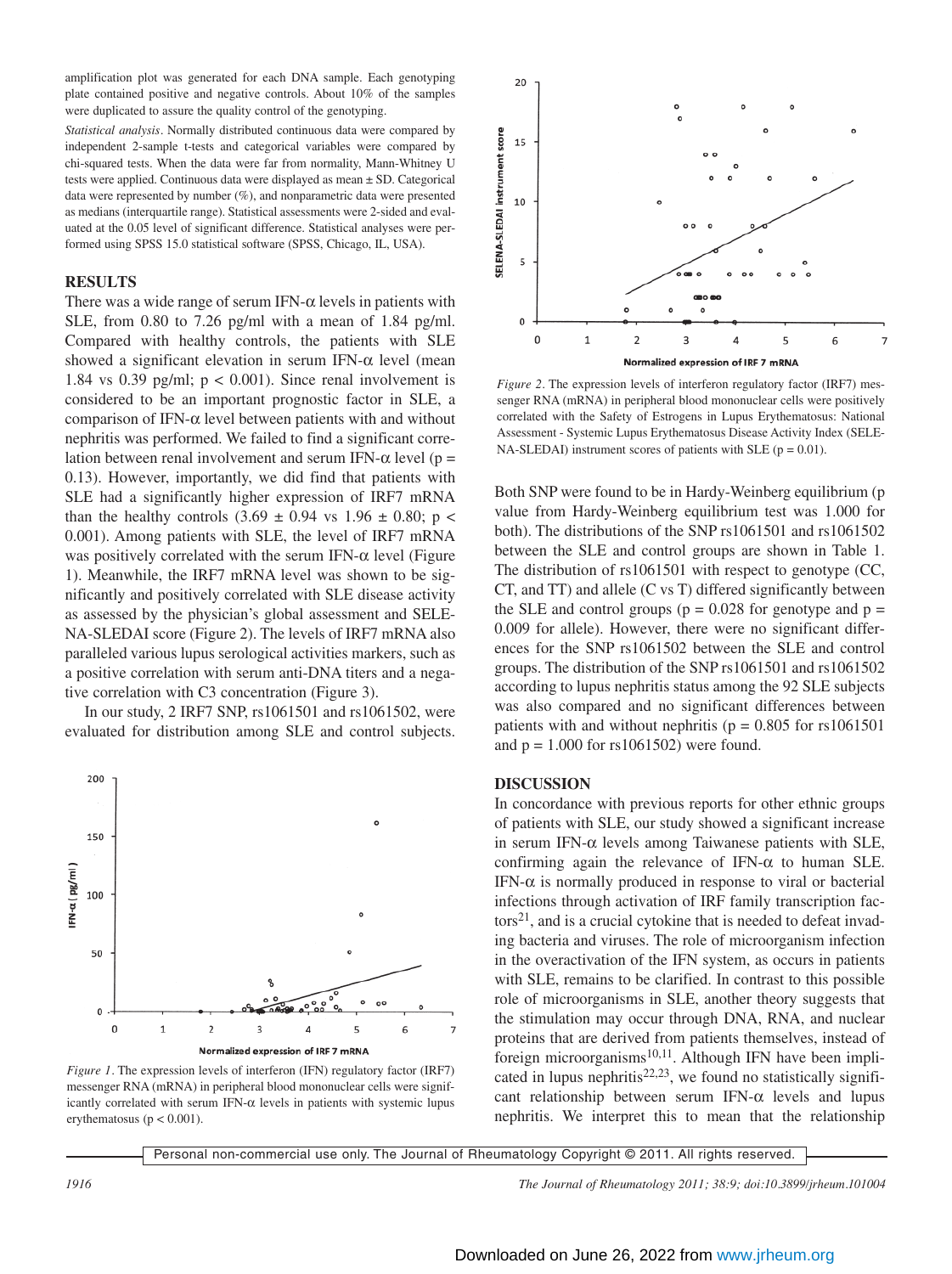

*Figure 3.* A. The expression levels of interferon regulatory factor (IRF7) messenger RNA (mRNA) in peripheral blood mononuclear cells were positively correlated with anti-dsDNA titers ( $p = 0.017$ ) in patients with systemic lupus erythematosus (SLE). B. The levels were negatively correlated with serum C3 level  $(p = 0.032)$  in patients with SLE.

between the IFN pathway and lupus nephritis is at the local cellular level. Perhaps plasmacytoid dendritic cells accumulating in the kidneys may be more active and create more local IFN stimulation in lupus nephritis. The number of IFN produced locally in the kidneys and not the IFN- $\alpha$  level in the serum, which is what we measured, may be what is important to lupus nephritis. Of course, other possible reasons may explain this conflicting result, such as patient variation and patient ethnicity. SLE is well known to be a very heterogeneous disease that is characterized by tremendously diverse clinical features, especially across different racial groups.

The main novel findings of our study were that the expression of IRF7 mRNA in patients with SLE increased significantly and was correlated positively with IFN- $\alpha$  serum levels and SELENA-SLEDAI status. In addition, the level of IFN7

*Table 1.* Frequency of the interferon regulatory factor 7 rs1061501 and rs1061502 single-nucleotide polymorphisms (SNP) compared between patients with systemic lupus erythematosus (SLE) and healthy controls. Data are shown as n (%). Percentages may not add up to 100% because of rounding up or down.

| $SNP^{\dagger}$         | SLE,        | Controls,   | $p^{**}$ |
|-------------------------|-------------|-------------|----------|
| rs1061501               | $n = 92$    | $n = 92$    |          |
| Genotype                |             |             |          |
| CC                      | 7(7.6)      | 12(13.0)    | $0.028*$ |
| <b>CT</b>               | 30(32.6)    | 43 (46.7)   |          |
| <b>TT</b>               | 55 (59.8)   | 37(40.2)    |          |
| $A1$ lele <sup>††</sup> |             |             |          |
| C                       | 44 (23.9)   | 67 (36.4)   | $0.009*$ |
| T                       | 140 (76.1)  | 117(63.6)   |          |
| $SNP^{\dagger}$         | SLE,        | Controls,   | $p**$    |
| rs1061502               | $n = 92$    | $n = 92$    |          |
| Genotype                |             |             |          |
| CC                      | 0(0)        | 0(0)        | 0.720    |
| CT                      | 3(3.3)      | 5(5.4)      |          |
| <b>TT</b>               | 89 (96.7)   | 87 (94.6)   |          |
| $A1$ lele <sup>††</sup> |             |             |          |
| $\mathsf{C}$            | $3(1.6\%)$  | 5(2.7%)     | 0.724    |
| T                       | 181 (98.4%) | 179 (97.3%) |          |
|                         |             |             |          |

 $* p < 0.05$ . <sup>†</sup> The SNP rs1061501 and rs1061502 genotypes were assessed for Hardy-Weinberg equilibrium (p of both  $= 1.000$ ). \*\* p values were calculated by Fisher's exact test between groups. †† Each SNP has 2 alleles and hence the total of both groups is  $92 \times 2 = 184$ .

mRNA expression was also correlated positively with serological disease activity markers, anti-DNA titer, and hypocomplementemia. These results suggest that IRF7 plays a role in the pathogenesis of SLE, possibly by increasing the production of IFN-α. Although the expression of IRF7 mRNA was significantly correlated with SELENA-SLEDAI status, the correlation was not very strong. Obviously, many other factors, in addition to IRF7, play a role in SLE clinical disease activity.

We showed a significant difference between the SLE and control groups for the SNP rs1061501, with enrichment of the TT genotype and T allele in patients with SLE. This result for SNP rs1061501 may indicate an increased risk of SLE in the Taiwanese population. To our knowledge, the association of IRF7 polymorphisms with SLE has not been reported in a Taiwanese population before. A study in a Japanese population showed significant distributional differences for SNP of IRF3 and IRF7 between SLE and control groups. However, the significance for the IRF7 SNP was lost after correction for multiple tests<sup>19</sup>. A recent study of IRF7 polymorphisms in SLE that used a large and genetically diverse group found associations for several SNP with the presence of dsDNA antibodies and an increased serum IFN- $\alpha$  level<sup>24</sup>. Specifically, they found that the IRF7 SNP polymorphisms rs702966, rs4963128, and rs702966, in combination with SLE-associated autoantibodies, resulted in higher serum levels of IFN-α;

Personal non-commercial use only. The Journal of Rheumatology Copyright © 2011. All rights reserved.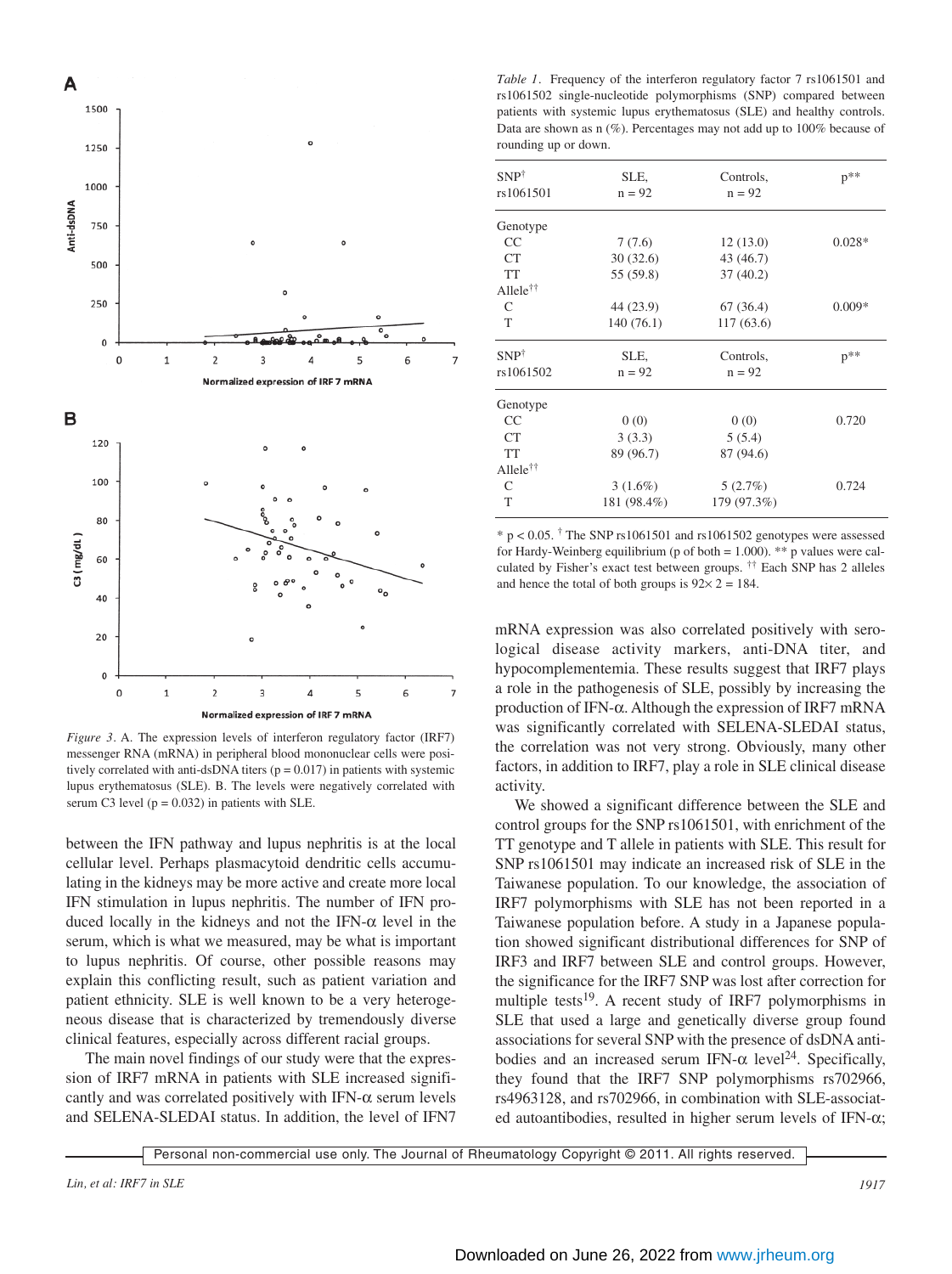this provides *in vivo* biological evidence for a role of this locus at a protein level in human SLE. IRF7 modulates the expression of a large number of genes associated with the IFN pathway. This includes upregulation of the genes encoding transcription factors and those involved in signal transduction and apoptosis $2^{1,25}$ . Polymorphisms affecting IRF7 have also been associated with IFN-induced hematological adverse effects in patients with chronic hepatitis  $C^{26}$ . In addition, a genomic profiling study showed an association between SNP rs1061501 and esophageal tumors, a finding that supports the idea that this SNP, along with other SNP identified in that study, might be involved in esophageal cancer susceptibility and/or development $^{27}$ . Thus, it appears that functional genetic variants of IRF7 are involved in a variety of disease processes. In a mouse model, knockout of the DNAse II gene results in arthritis, anemia, and the constitutive production of IFN- $\alpha$ and IFN-ß; the IFN-ß production and anemia are eliminated when IRF3 and IRF7 are knocked out simultaneously with the DNAse II gene<sup>28</sup>. Murine plasmacytoid dendritic cells that have been stimulated with sera or IgG from patients with SLE produce IFN-α; this has been found to be dependent on IRF7 and also to be partially dependent on IRF529. These accumulating pieces of evidence suggest that expression of IRF family members, particularly IRF3, IRF5, and IRF7, plays a pathogenetic role in SLE through the production of IFN- $\alpha$ and/or IFN-ß.

Our results demonstrated the association of one IRF7 SNP with SLE among Taiwanese patients. Whether this SNP is a functional polymorphism remains to be elucidated. There are several potential limitations of our study; a major one is the limited sample size. Nonetheless, the sample size was large enough to show statistical significance with respect to differences in the distribution of rs1061501 by genotype and allele between the SLE and control groups. Further studies using larger sample sizes will be necessary to confirm our present findings. In addition, the levels of IRF mRNA expression detected by RT-PCR may not be correlated with IRF activity, and this also needs further investigation. Our results indicate a potential role for IRF7 in the pathogenesis of SLE and support the hypothesis that polymorphism of the IRF7 gene might be associated with an increased risk of developing SLE among Taiwanese.

### **REFERENCES**

- 1. Ytterberg SR, Schnitar TJ. Serum interferon levels in patients with systemic lupus erythematosus. Arthritis Rheum 1982;25:401-6.
- 2. Von Wussow P, Kakschies D, Hertung K, Deicher H. Presence of interferon and anti-interferon in patients with systemic lupus erythematosus. Rheumatol Int 1988;8:225-30.
- 3. Preble OT, Rothko K, Klippel JH, Friedman RM, Johnston MI. Interferon-induced 2'-5' adenylate synthetase in vivo and interferon production in vitro by lymphocyte from systemic lupus erythematosus patients with and without circulating interferon. J Exp Med 1983;157:2140-6.
- 4. Hylton W, Cayley J, Dore C, Denman AM. 2',5'-oligoadenylate synthetase induction in lymphocytes of patients with connective tissue diseases. Ann Rheum Dis 1986;45:220-4.
- 5. Han GM, Chen SL, Shen N, Ye S, Bao CD, Gu YY. Analysis of gene expression profiles in human systemic lupus erythematosus using oligonucleotide microarray. Genes Immun 2003;4:177-86.
- 6. Bennett L, Palucka AK, Arce E, Cantrell V, Borvak J, Banchereau J, et al. Interferon and granulopoiesis signatures in systemic lupus erythematosus blood. J Exp Med 2003;197:711-23.
- 7. Baechler EC, Batliwalla FM, Karypis G, Gaffney PM, Ortmann WA, Espe KJ, et al. Interferon-inducible gene expression signature in peripheral blood cells of patients with severe lupus. Proc Natl Acad Sci USA 2003;100:2610-5.
- 8. Ronnblom LE, Gunnar VA, Oberg KE. Autoimmunity after alpha-interferon therapy for malignant carcinoid tumors. Ann Intern Med 1991;115:178-83.
- 9. Niewold TB, Swedler WI. Systemic lupus erythematosus arising during interferon-alpha therapy for cryoglobulinemic vasculitis associated with hepatitis C. Clin Rheumatol 2005;24:178-81.
- 10. Ronnblom L, Eloranta ML, Alm GV. The type I interferon system in systemic lupus erythematosus. Arthritis Rheum 2006;54:408-20.
- 11. Koutouzov S, Mathian A, Dalloul A. Type-I interferons and systemic lupus erythematosus. Autoimmun Rev 2006;5:554-62.
- 12. Niewold TB, Hua J, Lehman TJ, Harley JB, Crow MK. High serum IFN-alpha activity is a heritable risk factor for systemic lupus erythematosus. Genes Immun 2007;8:492-502.
- 13. Sigurdsson S, Nordmark G, Göring HH, Lindroos K, Wiman AC, Sturfelt G, et al. Polymorphisms in the tyrosine kinase 2 and interferon regulatory factor 5 genes are associated with systemic lupus erythematosus. Am J Hum Genet 2005;76:528-37.
- 14. Graham RR, Kozyrev SV, Baechler EC, Reddy MV, Plenge RM, Bauer JW, et al. A common haplotype of interferon regulatory factor 5 (IRF5) regulates splicing and expression and is associated with increased risk of systemic lupus erythematosus. Nat Genet 2006;38:550-5.
- 15. Graham RR, Kyogoku C, Sigurdsson S, Vlasova IA, Davies LR, Baechler EC, et al. Three functional variants of IFN regulatory factor 5 (IRF5) define risk and protective haplotypes for human lupus. Proc Natl Acad Sci USA 2007;104:6758-63.
- 16. Kozyrev SV, Lewen S, Reddy PM, Pons-Estel B, Witte T, Junker P, et al. Structural insertion/deletion variation in IRF5 is associated with a risk haplotype and defines the precise IRF5 isoforms expressed in systemic lupus erythematosus. Arthritis Rheum 2007;56:1234-41.
- 17. Shin HD, Sung YK, Choi CB, Lee SO, Lee HW, Bae SC. Replication of the genetic effects of IFN regulatory factor 5 (IRF5) on systemic lupus erythematosus in a Korean population. Arthritis Res Ther 2007;9:R32.
- 18. Niewold TB, Kelly JA, Flesch MH, Espinoza LR, Harley JB, Crow MK. Association of the IRF5 risk haplotype with high serum interferon-alpha activity in systemic lupus erythematosus patients. Arthritis Rheum 2008;58:2481-7.
- 19. Akahoshi M, Nakashima H, Sadanaga A, Miyake K, Obara K, Tamari M, et al. Promoter polymorphisms in the IRF3 gene confer protection against systemic lupus erythematosus. Lupus 2008;17:568-74.
- 20. Petri M, Kim MY, Kalunian KC, Grossman J, Hahn BH, Sammaritano LR, et al. Combined oral contraceptives in women with systemic lupus erythematosus. N Engl J Med 2005;353:2550-8.
- 21. Honda K, Yanai H, Takaoka A, Taniguchi T. Regulation of the type I IFN induction: a current view. Int Immunol 2005;17:1367-78.
- 22. Dall'era MC, Cardarelli PM, Preston BT, Witte A, Davis JC Jr. Type I interferon correlates with serological and clinical manifestations of SLE. Ann Rheum Dis 2005;64:1692-7.
- 23. Feng X, Wu H, Grossman JM, Hanvivadhanakul P, FitzGerald JD, Park GS, et al. Association of increased interferon-inducible gene expression with disease activity and lupus nephritis in patients with

Personal non-commercial use only. The Journal of Rheumatology Copyright © 2011. All rights reserved.

*1918 The Journal of Rheumatology 2011; 38:9; doi:10.3899/jrheum.101004*